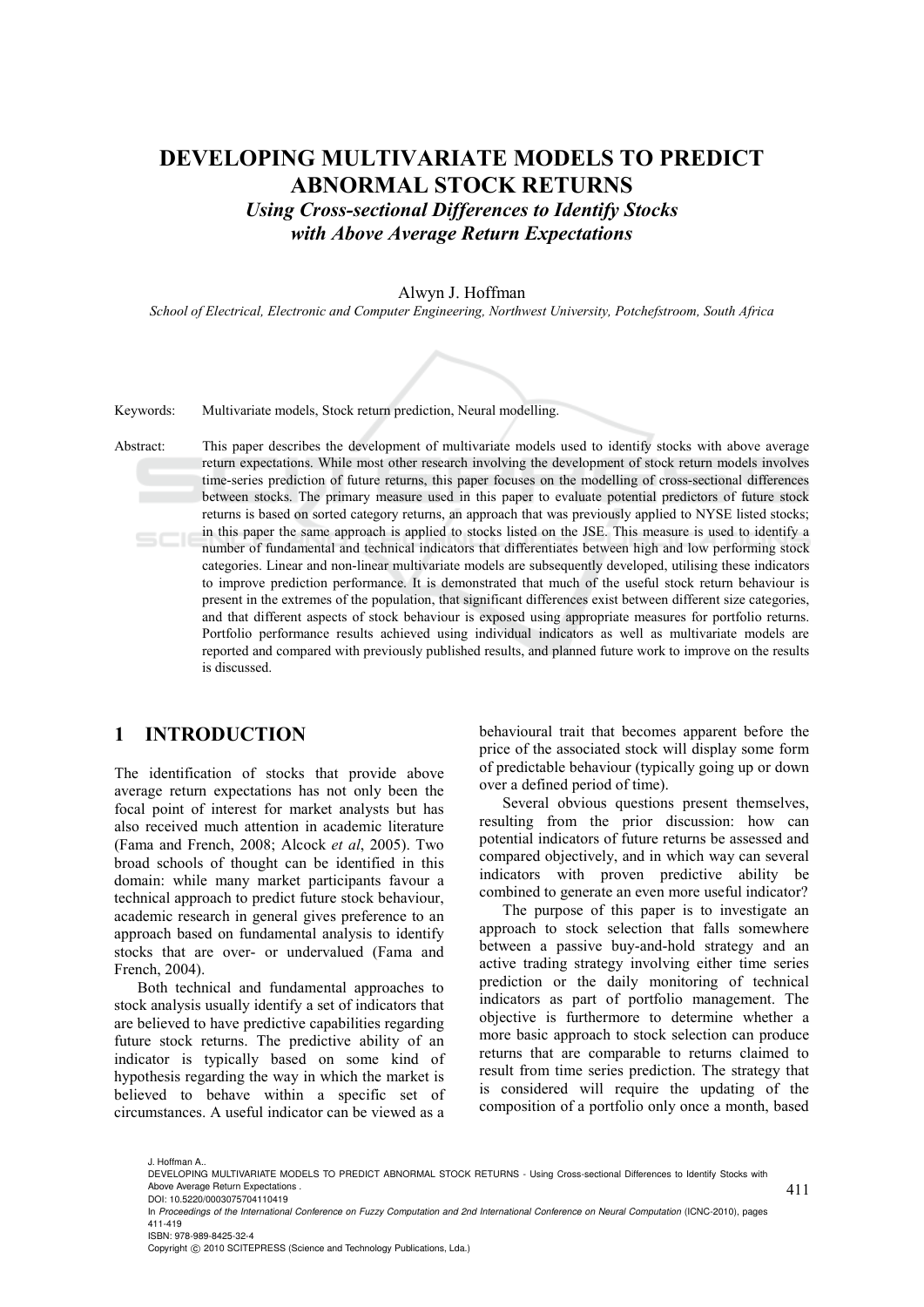on a number of indicators of which the values tend to change relatively slowly over time.

An innovative approach to the statistical analysis of stock return behaviour is used, borrowing ideas from the work reported by Fama and French (Fama and French, 2008) in their analysis of abnormal stock returns. This work is further extended by the use of multivariate modelling to combine different indicators, some fundamental and some technical in nature, to create more representative indicators of the medium term return expectations for specific categories of stocks.

The data set used for this study involves all of the stocks listed in the Johannesburg Stock Exchange over the period March 1985 to February 2010, covering a period of 25 years. The number of stocks for which data were available over this time period range from about 60 during the early years up to more than 400 by the end of the period.

The outline of the paper is as follows: Section 2 provides and overview of relevant literature and a description of the main techniques used in the rest of the paper. Section 3 describes the definition of and motivation for the set of indicators used in this study, while section 4 explores the statistical behaviour displayed by the stocks included in this study, and explains why the selection of optimal portfolios is not a trivial task. The sorted returns technique to assess the predictive ability of indicators is described in section 5. In section 6 the multivariate techniques used to combine individual indicators into more comprehensive models are described, and the challenges to extract good models are discussed. Section 7 covers the results that were obtained using different stock selection approaches, and compares these against results reported elsewhere in literature. The paper is concluded with section 8 which provides a summary and overview of results, as well as references to future work.

#### **2 LITERATURE REVIEW**

There has been much fundamental debate in literature about the predictability of financial time series, and more specifically of stock returns (Blasco *et al*, 1997; Kluppelberg *et al*, 2002). Initial views in favour of the efficient market hypothesis stated that stock prices already reflect all available knowledge about that stock, making the prediction of stock returns to earn abnormal returns on a portfolio impossible in principle. Much has however been published in recent years confounding those early views, and today it is widely accepted that the strong

form of market efficiency does not hold up in practice (Fama and French, 2004).

Many studies have demonstrated the ability of both linear and non-linear time series prediction models to predict future stock behaviour, contrary to earlier beliefs that the market behaviour should be described as a random walk model (Lorek *et* al, 1983; Altay and Satman, 2005; Bekiros, 2007; Jasic and Wood, 2004; Huang *et al*, 2007). An obvious issue to be addressed is the most appropriate benchmark against which to measure the performance of such prediction models.

### **3 DEFINING THE PREDICTORS**

The analyses in this paper are based on monthly data, and returns are calculated relative to the market index as calculated from the set of available stocks. Returns were calculated using the change in the baseline value of each stock, with the baseline value being the value referred to the initial date when the stock was first listed. The formula used to calculate relative returns was as follows:

$$
RR_{i,j} = \frac{RelShBL_{i,j} - RelShBL_{i,j-1}}{RelShBL_{i,j-1}}
$$

with  $RR_{i,j}$  indicating the relative return of stock i over period j and *RelShBLi,j* the relative share baseline value of stock i for month j.

As will be explained in subsequent sections, this paper will use sorted stock returns per category as measure for the quality of a candidate predictor, a technique that was first reported by Fama and French (2008). For purpose of comparison the same set of stock return predictors as defined by Fama and French (mostly fundamental indicators) is used in this paper, complemented by a number of additional parameters that broadly fall in the class of 'technical indicators'. This paper therefore also serves the purpose of comparing the predictive ability of fundamental versus technical indicators, in the process making a contribution towards the long standing debate regarding the respective merits of these two approaches to stock analysis.

The following list of parameters was incorporated in the study as potential predictors of future stock returns:

- Market capitalization (MC), defined as the natural logarithm of the stock price multiplied by the current number of issued shares;
- Momentum, defined as the relative return of the stock over the period from 12 months to 1 months prior to the current date (relative return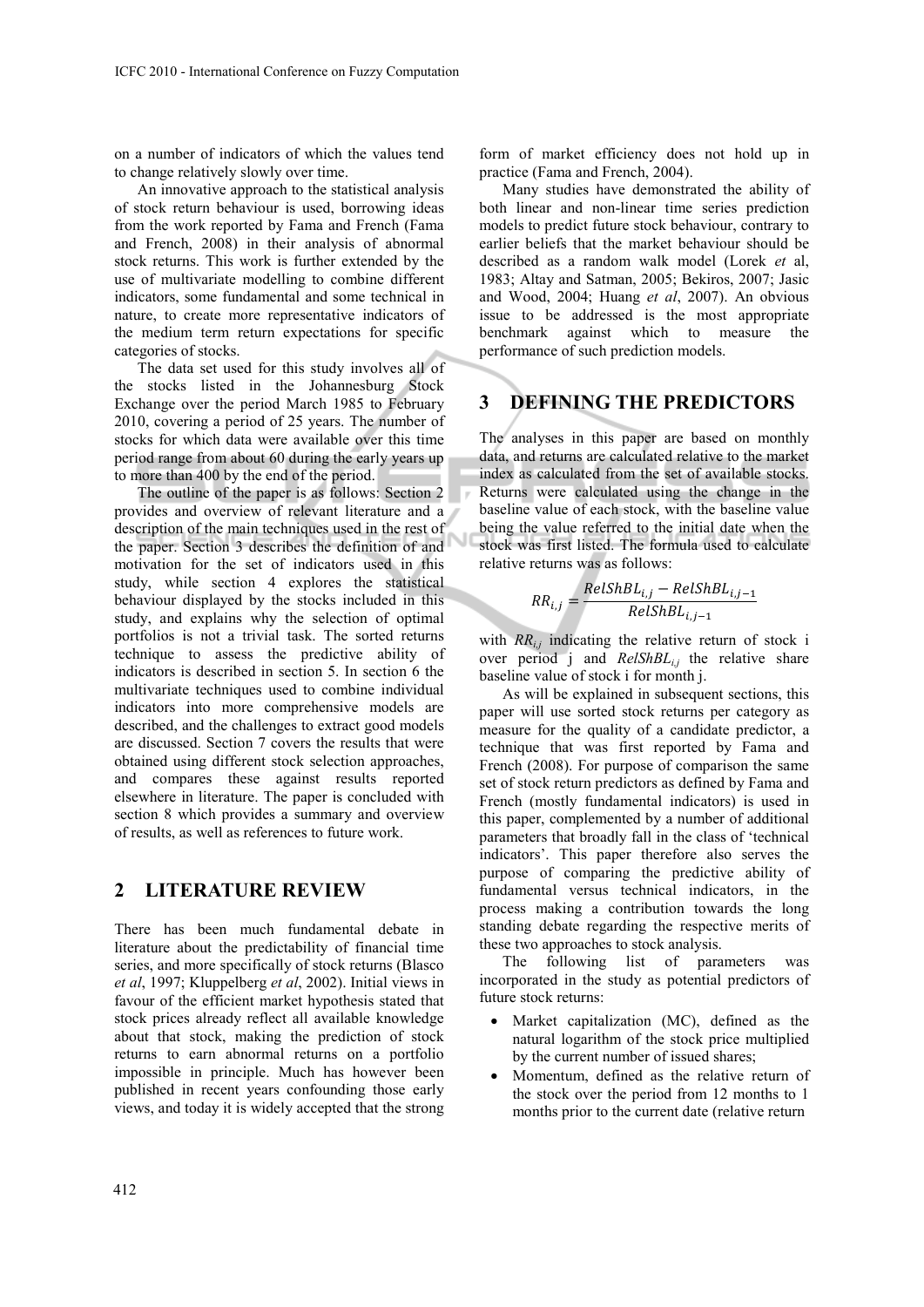| Predictor   |              | <b>Time-based correlation</b> |              |              | <b>Cross-sectional correlation</b> |              |  |  |
|-------------|--------------|-------------------------------|--------------|--------------|------------------------------------|--------------|--|--|
|             | Ave          | Std                           | Ave/Std      | Ave          | Std                                | Ave/Std      |  |  |
| МC          | $-0.0912543$ | 0.0836058                     | $-1.0914829$ | $-0.1575078$ | 0.1149865                          | $-1.3697937$ |  |  |
| <b>BtoM</b> | 0.1074284    | 0.055503                      | 1.935544     | 0.0790633    | 0.1667667                          | 0.4740954    |  |  |
| Momentum    | 0.0043152    | 0.0412991                     | 0.1044854    | 0.0179527    | 0.1187149                          | 0.1512252    |  |  |
| <b>NS</b>   | $-0.0286184$ | 0.0379534                     | $-0.7540394$ | $-0.0348528$ | 0.0628141                          | $-0.5548568$ |  |  |
| YtoB        | 0.0118392    | 0.0380539                     | 0.3111155    | 0.0333755    | 0.1374055                          | 0.2428976    |  |  |
| deltaAssets | $-0.0127946$ | 0.0171016                     | $-0.7481523$ | 0.0034774    | 0.0810011                          | 0.0429297    |  |  |
| Accr        | 0.0021115    | 0.0212071                     | 0.0995646    | 0.0064688    | 0.0707932                          | 0.0913755    |  |  |
| DO          | 0.0122353    | 0.0295008                     | 0.4147464    | 0.0340647    | 0.1442936                          | 0.2360794    |  |  |
| DO RR       | 0.0008196    | 0.0385019                     | 0.021286     | 0.044983     | 0.0964287                          | 0.46649      |  |  |

Table 1: Correlation between candidate predictors and future stock returns: a comparison between time-based and crosssectional correlations.

being the return on the stock compared to return on the market index);

- Book-to-market (BtoM), defined as the ratio of the book value of equity per share to the market value of a share;
- Net share issues (NS), defined as the logarithm of the ratio between the current number of shares issued by the company and the number of shares issued 12 months ago;
- Yield-to-book (YtoB), defined as the earnings yield per share divided by the book value per share;
- Accruals, defined as the proportional increase of operating assets over the past 12 months;
- Delta Assets (DAssets), defined as the proportional increase in total assets over the past 12 months;
- Detrended oscillator for relative share baseline (DO\_RelShBL), defined as the difference between the short and long term moving average of the relative share price, divided by the maximum value of the share price over a defined historic time period (relative share price being the price of the stock relative to the market index, with price at the start of the period of evaluation serving as baseline):

$$
DORelShBL
$$
  
= 
$$
\frac{MA_{\_}RelShBL_{Short} - MA_{\_}RelShBL_{Long}}{Max_{\_}RelShBL}
$$

• Detrended oscillator for relative return (DO\_RR), defined as the difference between short and long term moving average in relative stock returns (opposed to relative stock price used in the calculation of DO\_RelShBL):

 $DO_{RR} = MA\_RelRet_{Short} - MA\_RelRet_{Long}$ 

• Historic 12 month moving average of relative stock return over a period ending one or more years before the current time (e.g. RR12m60 for a 60 month delay);

• MAEY, defined as the 12 month moving average of earnings yield on the stock (earnings yield being the earnings per share divided by stock price). OGY PUBLICATIONS

**4 STATISTICAL BEHAVIOUR OF THE PREDICTORS** 

As a first step to unravel those relationships that can potentially form part of prediction models the linear correlations between the identified candidate predictors and 12 month future returns were calculated. Two types of correlation were calculated: firstly the correlation over time between a stock return and an explanatory variable was determined, repeating this calculation per stock. To obtain a summary measure representative of the entire population the average is taken of the time-based correlations for all stocks. This calculation is repeated after each period once new data has been added to the training set. While this correlation parameter measures the ability of an explanatory variable to predict the future return per stock, it does not directly measure the degree to which differences in the indicator value between stocks is correlated with differences in future returns for those stocks.

The alternative correlation measure, which is generally called the cross-sectional correlation, is calculated by correlating, for each time period, the stock return differences between different stocks with the differences in values of the explanatory variable over the same set of stocks. This calculation is also repeated after each period and the average of all cross-sectional correlations is taken over the entire period for which training data is available. As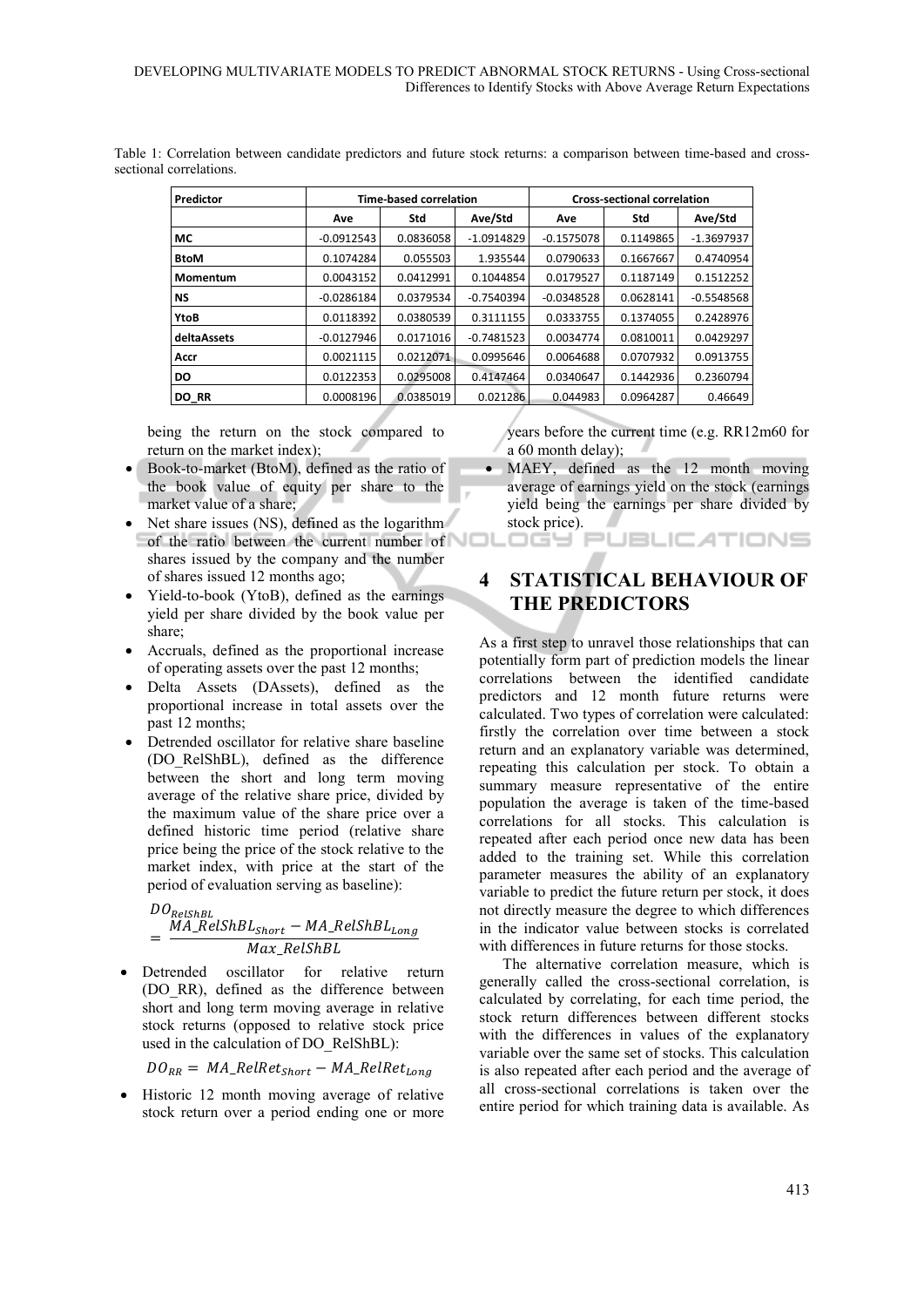this correlation parameter directly measures the ability to predict differential future returns of the stocks, it could be expected that it would be a superior indicator based on which to select stocks that will on average outperform the market for the prediction period.

As is the case with most statistical modelling exercises, there is no guarantee that a relationship that exists over a specific period of time will persist during subsequent periods. For this reason the standard deviation of correlation coefficients over time is also calculated for both correlation measures, to indicate how stable these measures are to detect relationships that can be exploited over extended time periods.

The averages and standard deviations for both types of correlation are displayed in Table 1, for each of the predictors as defined in the previous section. To allow the comparative assessment of the stability of the correlations a column is added to display average correlation normalised with respect to standard deviation of correlation over time.

Firstly it can be seen that the relationships between the respective indicators and future returns vary substantially over time: for all of the indicators, with the exception of MC (for both correlation types) and BtoM (for time-based correlations), the normalised average correlations have absolute values smaller than one. This indicates that MC should be the most consistent indicator for above average returns, which is in line with prior research (Fama and French, 2008), while the other indicators could be expected to posses less predictive power.

For some predictors, e.g. MC, the two different correlation measures provide consistent indications of the relationship between the predictor and future returns. For others, e.g. DO\_RR, the time-based correlation provides no indication of predictive capability, whereas the cross-sectional correlation, while not being very consistent, does indicate some predictive power for this indicator.

For most modelling exercises the order in which predictors are added to the model is potentially of importance. While the time-based correlations indicate BtoM as the most significant predictor, this role is awarded to MC when using cross-sectional correlations.

A further question is what minimum level of correlation, or normalised correlation, should be sufficient to indicate consistent predictive capability, either for the indicator in isolation or when considering the addition of that indicator to a existing model in combination with other indicators. This question was addressed by using the technique of sorted returns, which is the next topic of this paper.

# **5 EVALUATING PREDICTIVE VALUE OF INDICATORS**

One of the key focal points of this paper is to compare the different correlation measures of the previous section with sorted returns as basis for selecting predictor variables to be incorporated into a prediction model. Using the same approach as described in Fama and French (2008), the ability of each of these parameters to explain cross-sectional differences in returns between different stocks is investigated as follows:

- For each of the above parameters in succession, all stocks are sorted based on the value of the respective parameter for each individual stock (e.g. the first sort is done based on MC; next a sort is done based on VOL Momentum, etc.).
	- Once a sort has been done, the stocks are divided into five categories, each containing the same number of stocks, from the lowest to the highest values for the respective sorting parameter.
	- The aggregate return for all stocks within each sorted category is calculated, both weighted equally as well as weighted based on market capitalization, using the following formulas:

$$
EqW\_Ret = \frac{1}{N} \sum_{n=1}^{N} RelRet(n)
$$
  
ValW\\_Ret  
= 
$$
\frac{\sum_{n=1}^{N} RelRet(n)MarketCap(n)}{\sum_{n=1}^{N} MarketCap(n)}
$$

where *RelRet(n)* is the relative return of the n-th stock, *MarketCap(n)* is the market capitilazation of the n-th stock, and *N* is the total number of stocks in the portfolio under consideration.

- This process is repeated after each month, in every case only using information that was already available before the start of the month.
- The average return of the sorted categories is calculated over a period of time, and the difference between returns of the lowest and highest sorted categories is determined:

$$
AvRelRet(i_{cat}) = \frac{1}{M_i} \sum_{m_i=1}^{M_i} RelRet(m_i)
$$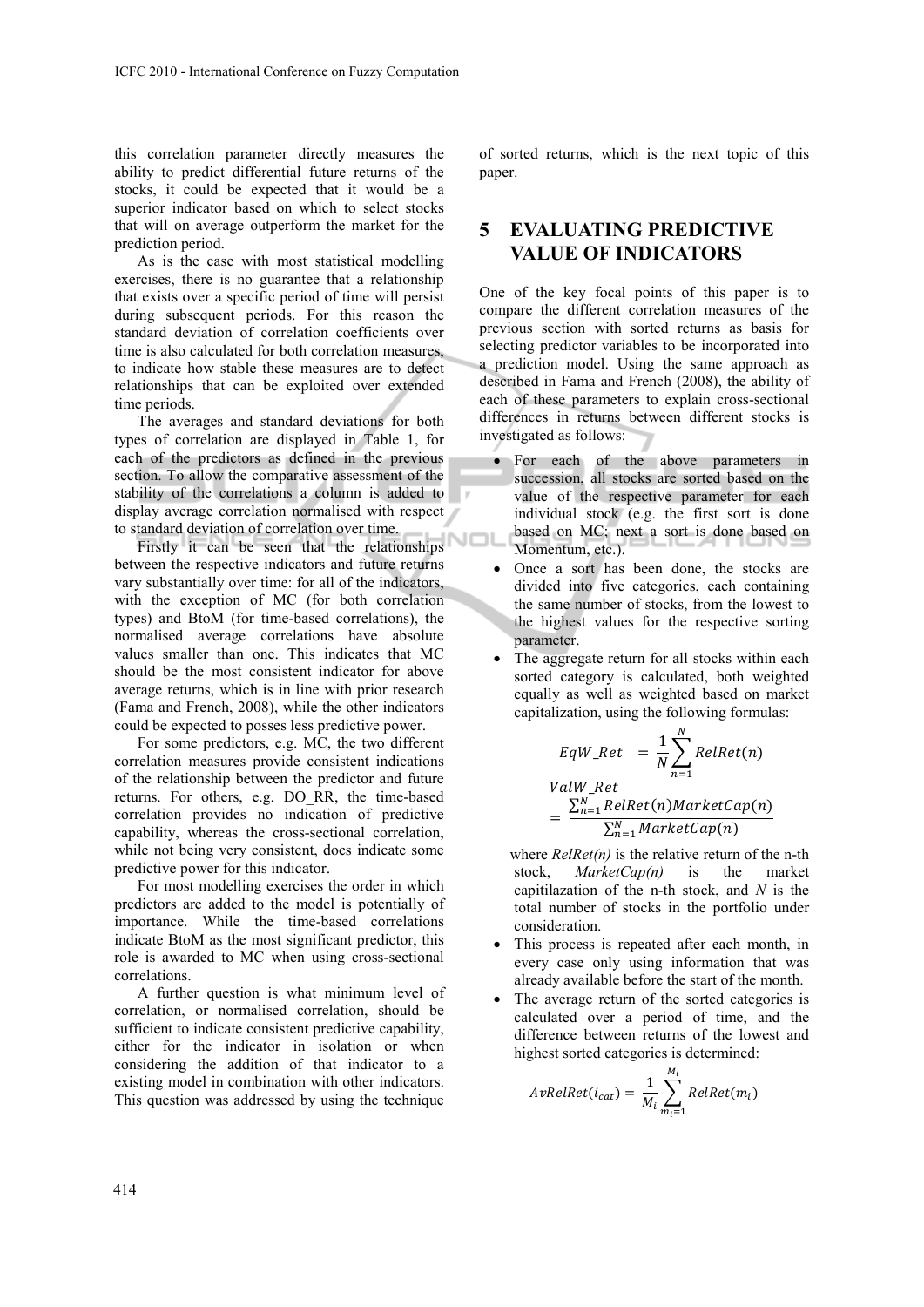|                                   | МC       | <b>RR Momentum</b> | <b>BtoM</b> | DO RR | DO RelShBL | <b>NS</b> |
|-----------------------------------|----------|--------------------|-------------|-------|------------|-----------|
| Average Corr Coeff with           |          |                    |             |       |            |           |
| Predicted Return                  | $-0.150$ | 0.016              | 0.075       | 0.054 | 0.055      | $-0.028$  |
| Std of Average Corr Coeff         | 0.115    | 0.119              | 0.165       | 0.091 | 0.135      | 0.053     |
| <b>EqW High-low Returns</b>       |          |                    |             |       |            |           |
| All                               | $-0.043$ | 0.019              | 0.014       | 0.023 | 0.013      | $-0.016$  |
| Micro                             | $-0.050$ | 0.014              | 0.003       | 0.027 | 0.017      | $-0.039$  |
| Small                             | $-0.003$ | $-0.116$           | 0.018       | 0.009 | 0.017      | $-0.006$  |
| <b>Big</b>                        | $-0.002$ | $-0.004$           | 0.018       | 0.011 | 0.019      | $-0.005$  |
| <b>EqW High-low t-statistics</b>  |          |                    |             |       |            |           |
| All                               | $-8.931$ | 4.845              | 2.838       | 4.485 | 2.444      | $-3.298$  |
| Micro                             | $-9.143$ | $-0.660$           | 0.521       | 4.753 | 2.869      | $-7.246$  |
| Small                             | $-0.584$ | 3.006              | 3.984       | 2.014 | 3.400      | $-1.429$  |
| <b>Big</b>                        | $-0.525$ | $-0.660$           | 4.604       | 2.741 | 4.314      | $-1.135$  |
| <b>ValW High-low Returns</b>      |          |                    |             |       |            |           |
| All                               | $-0.023$ | 0.023              | 0.028       | 0.012 | 0.024      | $-0.003$  |
| Micro                             | $-0.016$ | 0.020              | 0.007       | 0.020 | 0.031      | $-0.003$  |
| Small                             | $-0.002$ | 0.017              | 0.018       | 0.005 | 0.017      | $-0.003$  |
| Big                               | $-0.005$ | 0.019              | 0.019       | 0.007 | 0.021      | $-0.008$  |
| <b>ValW High-low t-statistics</b> |          |                    |             |       |            |           |
| All                               | $-5.426$ | 5.380              | 6.763       | 2.676 | 5.279      | $-0.736$  |
| Micro                             | $-3.344$ | 4.192              | 1.505       | 3.961 | 6.062      | $-0.675$  |
| Small                             | $-0.423$ | 3.912              | 4.085       | 1.212 | 3.613      | $-0.574$  |
| Big                               | $-1.108$ | 4.517              | 4.493       | 1.565 | 4.417      | $-1.848$  |

Table 2: Sorted returns and t-statistics for candidate cross-sectional stock return predictors.

CIENCE AND TECHNI where  $M_i$  is the number of months over which the average return is calculated,  $i_{cat}$  is the i-th sorted category for which the return is calculated, and *RelRet(mi)* is either the equal or the value weighted average return of all stocks falling into that category.

AvRelRet<sub>High-Low</sub>

 $=$   $AvRelRet(i_{max})$  $-AvRelRet(i_{min})$ 

- t-statistics of these high-min-low sorted returns are calculated to determine if the returns of the sorted stock categories differ significantly from the return of the overall population of stocks.
- Parameters of which the t-statistics of highmin-low sorted returns falls outside of the range  $\pm 1$  are considered for inclusion as predictors in the subsequent modelling exercise.

Table 2 below displays the values of sorted returns for the above set of candidate predictors, as well as the t-statistics for high-min-low returns. The predictors justifying inclusion into a stock selection model, based on the above results, include MC, Momentum, BtoM, NS, DO and DO\_RR; three of these can be regarded as fundamental indicators (MC, BtoM and NS) while the other three fall into the category of technical indicators.

The indication of predictive ability of the respective indicators based on sorted returns differs

significantly compared to the outcome of the analysis based on correlation coefficients. While Momentum displayed relatively insignificant correlation with future returns, this indicator proves to be significant when assessed based on sorted returns. The same is true for DO\_RR, demonstrating that there can be useful return behaviour associated with the extreme behaviour of an indicator, even though that indicator may not in general be well correlated with future returns. It can furthermore be seen that DO performs better than DO\_RR for value weighted portfolios, but that the opposite is true for equally weighted portfolios. This indicates that DO may be more strongly present amongst Big stocks, with DO\_RR more prominent amongst Micro stocks. MC is clearly the most significant sorted returns based indicator, confirming that crosssectional correlation is a more reliable measure compared to time-based correlation.

# **6 EVALUATING THE PREDICTORS USING A TRADING SIMULATOR**

The analysis of sorted returns as described above does not take into account all of the practicalities related to composing and maintaining an actual stock portfolio. For this purpose a simulator was developed to model the behaviour of a stock portfolio over time, taking into account the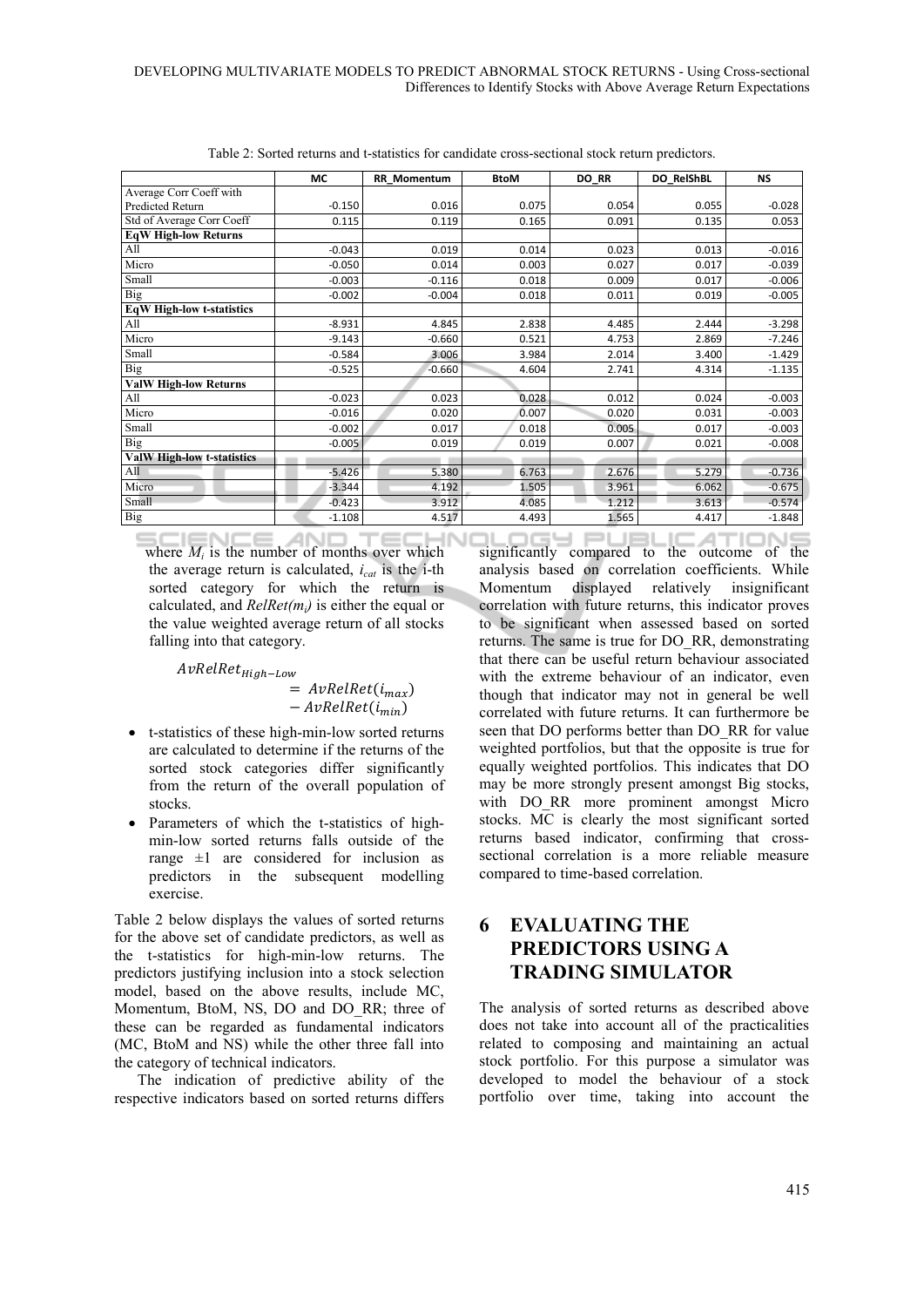following aspects that may impact upon the consistence and performance of such portfolios:

- The number of stocks to be incorporated into the portfolio (using a minimum number of  $10$
- The size of the portfolio, against the background of limited trading volumes in some stocks, specifically micro cap stocks;
- Trading costs, setting this at 0.25%.

The simulator was used to simulate the expected returns on portfolios using each of the candidate predictors as criteria for stock selection. The results are displayed in table 4 below for different initial portfolio sizes and over different time periods when the stock market potentially displayed different types of behaviour.

It is clear that the simulated trading results confirm the findings of the sorted returns analysis, with MC providing the largest potential abnormal stock returns. The other indicators tend to perform differently over different time periods, each experiencing periods of strong predictive power, followed by periods where the relationship with future returns tends to weaken or sometimes even being reversed.

MC is the only predictor that retains its predictive capabilities over the entire period of evaluation. This performance is however only sustained for portfolios that are small in size. What is apparent from tables 1 and 2 is that abnormal returns explained by MC is mostly confined to micro caps: as soon as the portfolio size grows to a level where most investments must be made into stocks falling outside of the micro cap category, the predictive capabilities of MC tend to weaken substantially.

The above finding clearly indicates the need for models that can combine all of the predictors into a single measure that will be less dependent on portfolio size and that will perform more consistently over time. Both linear multivariate regression and neural networks were used for this purpose.

# **7 TRAINING MULTIVARIATE MODELS**

The models used in this work were limited to single layer networks (to test the performance of linear models combining several variables) as well as twolayer network with one hidden layer (to determine if non-linear models could better capture the true

cross-sectional relationships between predictors and abnormal stock returns). In all cases the networks were feed-forward, and used mean squared error with Levenberg-Marquardt optimization used for training 2 layer models. A general regression network based on radial basis functions was also trained to compare its performance with those of multilayer perceptron networks.

In order to investigate the consistency of the relationships between the predictor variables and future returns the respective models were trained on data sets covering different lengths of time. This will provide an indication of how long the memory of the market is and will indicate how often models should be retrained. In this study models were trained with training sets extending over periods varying from 24 months up to 120 months. Each trained model was then applied to the next 12 months of data, predicting returns over periods that were unseen during the training period. This model extraction and prediction process was repeated on a monthly basis covering the entire period.

In each case the historic data was divided into a training set (60% of samples), a validation set (20%) and test set (20%). The number of input parameters varied between 2 and 4, starting off with those parameters that were expected to contribute the most to predictive ability, based on the results of the sorted returns analysis, and testing the ability of additional variables to improve the modelled results.

The following criteria were used to assess the performance of the respective models:

- Average correlation coefficient between target and predicted variables over the unseen test periods;
- Using predicted returns as sorting variable, and then comparing the high-min-low sorted returns;
- Finally by comparing the portfolio returns obtained under different sets of circumstances, using simulated portfolio returns as measure for model performance.

### **8 RESULTS AND DISCUSSION**

The results obtained with the different multivariate models that were trained are displayed in table 3, including the results for All Shares, Micro Shares, Small Shares and Big Shares. In each case the table displays average correlation coefficient between actual and predicted returns, the EqW and ValW High-min-Low sorted returns and the t-statistic for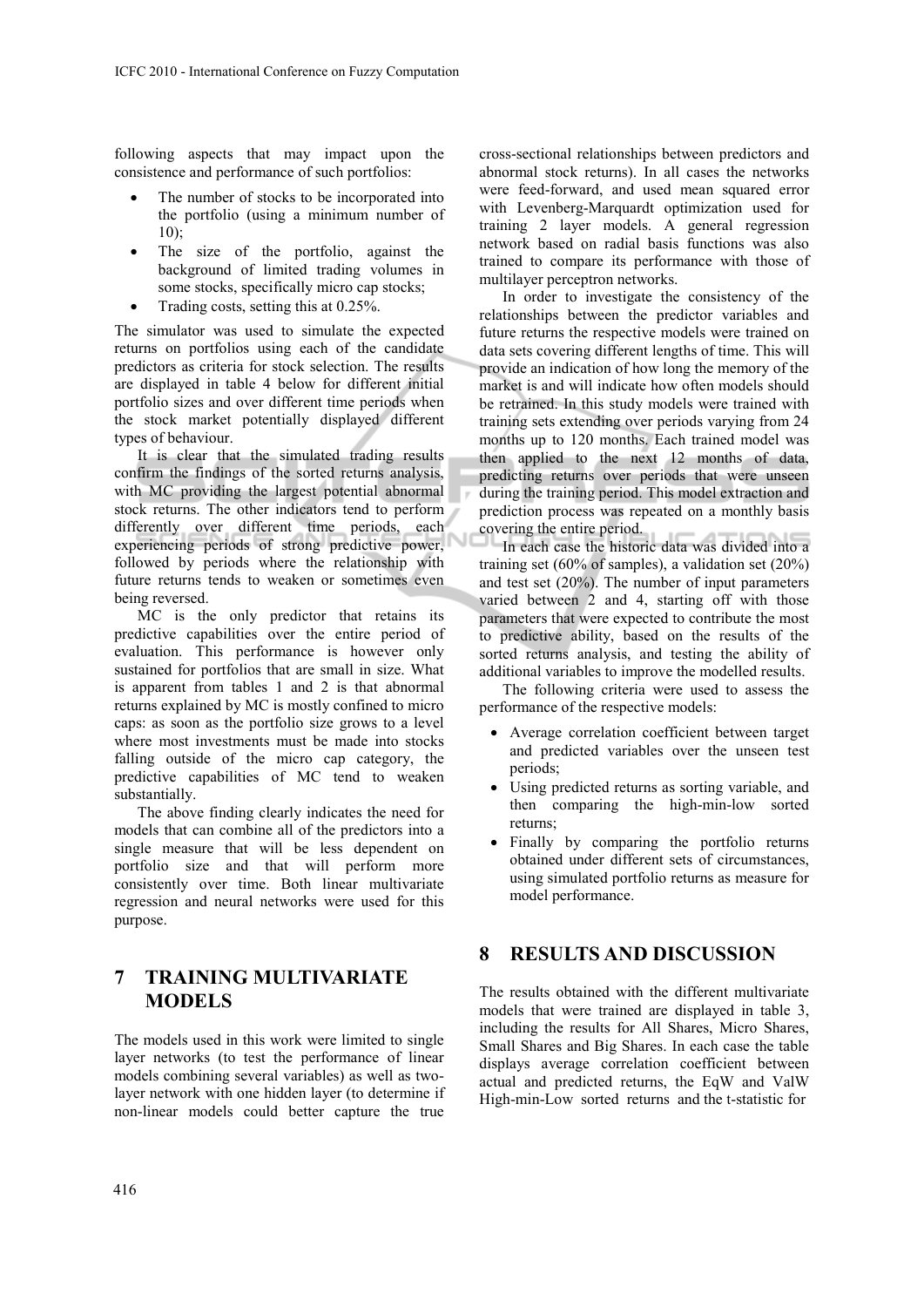| <b>Predictors used</b>                             |            |                 |          |          |          |                 |          | <b>FFNN</b> | <b>FFNN</b> |               |
|----------------------------------------------------|------------|-----------------|----------|----------|----------|-----------------|----------|-------------|-------------|---------------|
|                                                    |            |                 | Lin Regr |          | Lin Regr |                 | Lin Regr | Num Std 0   | Num Std 2   | <b>RBF NN</b> |
|                                                    |            |                 |          |          |          |                 |          |             |             | MC, BtoM,     |
|                                                    |            | MC, BtoM, DO RR |          | MC, BtoM |          | NS, BtoM, DO RR |          | MC, BtoM    | MC, BtoM    | <b>DO RR</b>  |
| <b>Num Months Train</b>                            |            | 120             | 24       | 120      | 24       | 120             | 24       | 120         | 120         | 120           |
| <b>Average Corr Coeff</b><br>with Predicted Return |            | 0.138           | 0.118    | 0.115    | 0.125    | 0.072           | 0.054    | 0.084       | 0.105       | 0.119         |
| <b>Std of Av Corr Coeff</b>                        |            | 0.134           | 0.140    | 0.148    | 0.137    | 0.117           | 0.147    |             | 0.110       | 0.085         |
| EqW High-<br>low Returns                           | All        | 0.050           | 0.032    | 0.042    | 0.033    | 0.023           | 0.013    | 0.025       | 0.041       | 0.039         |
|                                                    | Micro      | 0.050           | 0.035    | 0.052    | 0.039    | 0.025           | 0.015    | 0.022       | 0.043       |               |
|                                                    | Small      | 0.010           | $-0.001$ | 0.004    | 0.004    | 0.013           | 0.006    | 0.009       | $-0.005$    |               |
|                                                    | Big        | 0.008           | 0.002    | $-0.003$ | 0.003    | 0.012           | $-0.001$ | 0.006       | $-0.001$    |               |
| EqW High-<br>low t-                                | All        | 9.610           | 6.128    | 8.702    | 6.887    | 4.455           | 2.591    | 4.728       | 8.135       | 7.009         |
| statistics                                         | Micro      | 8.431           | 5.938    | 9.560    | 7.202    | 4.179           | 2.515    | 3.672       | 7.593       |               |
|                                                    | Small      | 1.976           | $-0.143$ | 0.874    | 0.806    | 2.733           | 1.334    | 1.917       | $-1.025$    |               |
|                                                    | <b>Big</b> | 1.958           | 0.476    | $-0.806$ | 0.796    | 2.798           | $-0.248$ | 1.421       | $-0.139$    |               |
| ValW High-<br>low Returns                          | All        | 0.030           | 0.017    | 0.019    | 0.022    | 0.018           | 0.003    | 0.023       | 0.025       | 0.030         |
| —                                                  | Micro      | 0.020           | 0.013    | 0.026    | 0.021    | 0.019           | 0.010    | 0.013       | 0.017       | DN⊆           |
|                                                    | Small      | 0.009           | 0.000    | 0.003    | 0.004    | 0.009           | 0.007    | 0.007       | $-0.006$    |               |
|                                                    | <b>Big</b> | 0.011           | 0.006    | $-0.006$ | 0.003    | 0.011           | 0.003    | 0.006       | 0.001       |               |
| ValW High-<br>low t-                               | All        | 6.444           | 3.690    | 4.592    | 5.277    | 3.877           | 0.551    | 4.957       | 5.787       | 6.008         |
| statistics                                         | Micro      | 3.904           | 2.468    | 5.509    | 4.380    | 3.596           | 1.978    | 2.453       | 3.372       |               |
|                                                    | Small      | 1.941           | 0.082    | 0.583    | 0.893    | 1.908           | 1.582    | 1.568       | $-1.261$    |               |
|                                                    | <b>Big</b> | 2.271           | 1.247    | $-1.390$ | 0.737    | 2.269           | 0.615    | 1.391       | 0.308       |               |

Table 3: Sorted returns and t-statistics obtained with multivariate models.

that sorted return.

As could be expected, given the sorted returns of the individual predictors, the best results were obtained using sets of predictors that included MC. The highest EqW relative monthly high-min-low return is obtained with a linear model using MC, BtoM and DO\_RR as inputs, and just exceeds 5% per month relative return, which implies an annual return in excess of 80% over market return (excluding trading costs). The relative return earned by this model for Micro shares only is almost the same, while much lower returns are generated with portfolios selected from the Small and Big share categories (0.96% and 0.84% per month respectively, equating to annual excess returns of 12.1% and 10.5% respectively). The very high relative returns generated by MC is therefore only possible for portfolios that are small enough in size to exploit the high returns of micro caps found in the extreme sorted categories.

It can however be noted that this model also provides a ValW relative monthly return of 2.95%, i.e. an annual excess return of 41.5%, for value

weighted portfolios where Micro cap shares does not play such a dominating role. The returns produced by this model are also higher than the returns generated by any of the individual predictors, both for EqW and for ValW portfolios. It furthermore compares favourably with returns reported elsewhere based on time-series prediction techniques (Lorek *et* al, 1983; Altay and Satman, 2005; Bekiros, 2007; Jasic and Wood, 2004; Huang *et al*, 2007).

Table 3 also displays results for different lengths of the training set. It is clear that longer training periods tend to lead to more accurate models, as in all cases the best results are achieved when training the models over 120 months, with training over only 24 months resulting in the worst performance. It would therefore seem that the market has a relatively long 'memory', indicating that at least some elements of the relationships between predictors and future returns tend to persist over periods of at least up to 10 years. Conversely the conclusion can be made that a period of only 2 years is too short to train an accurate model, as this period of time does not display all types of behaviour that may occur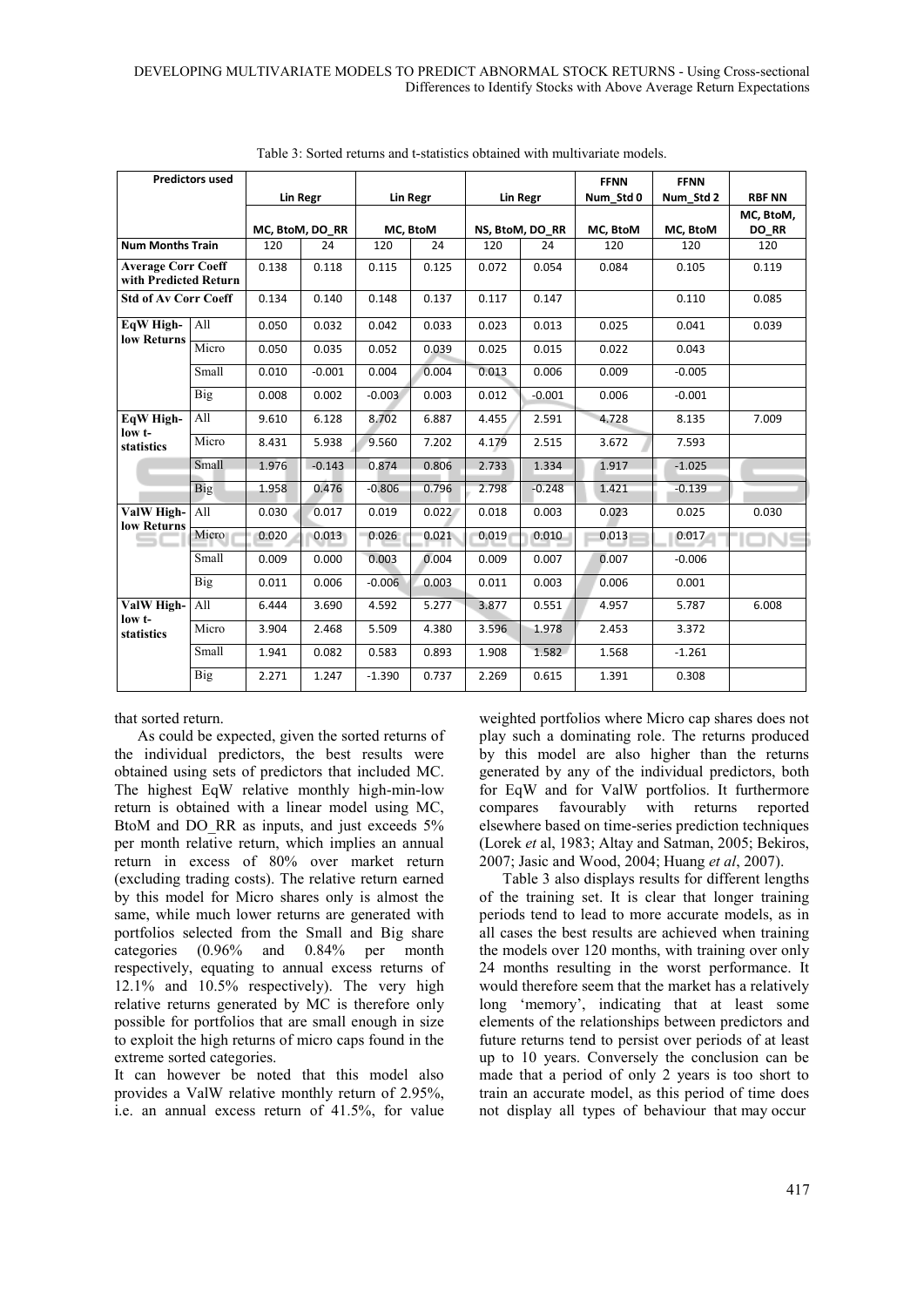| <b>Predictors used</b>                   | Index | МC    | Mom   | BtoM  | DO_RR | DO    | <b>NS</b> | MC, BtoM,<br>DO_RR | MC, NS,<br>DO_RR |
|------------------------------------------|-------|-------|-------|-------|-------|-------|-----------|--------------------|------------------|
| 1985-2010                                |       |       |       |       |       |       |           |                    |                  |
| <b>Fraction Good</b><br><b>Decisions</b> |       | 0.57  | 0.53  | 0.60  | 0.47  | 0.49  | 0.39      | 0.50               | 0.50             |
| Annualised<br>Returns (%)                | 22.5  | 44.98 | 49.60 | 33.17 | 31.64 | 34.21 | 22.34     | 42.89              | 40.24            |
| <b>NormStdRet</b>                        | 3.96  | 2.97  | 2.35  | 2.51  | 2.84  | 2.82  | 3.85      | 3.08               | 3.10             |
| 1985-1995                                |       |       |       |       |       |       |           |                    |                  |
| <b>Fraction Good</b><br><b>Decisions</b> |       | 0.67  | 0.53  | 0.77  | 0.51  | 0.56  | 0.28      | 0.47               | 0.53             |
| Annualised<br>Returns (%)                | 27.75 | 95.31 | 59.46 | 69.40 | 51.07 | 46.84 | 13.17     | 57.34              | 71.59            |
| 1995-2005                                |       |       |       |       |       |       |           |                    |                  |
| <b>Fraction Good</b><br><b>Decisions</b> |       | 0.60  | 0.54  | 0.53  | 0.44  | 0.47  | 0.38      | 0.61               | 0.51             |
| <b>Annualised</b><br>Returns (%)         | 20.93 | 36.74 | 54.73 | 33.72 | 24.75 | 36.22 | 29.61     | 44.43              | 43.29            |
| 2005-2010                                |       |       |       |       |       |       |           |                    |                  |
| <b>Fraction Good</b><br><b>Decisions</b> |       | 0.46  | 0.52  | 0.57  | 0.51  | 0.48  | 0.47      | 0.43               | 0.46             |
| <b>Annualised</b><br>Returns (%)         | 21.83 | 28.65 | 33.13 | 9.29  | 31.29 | 21.45 | 16.13     | 26.96              | 9.73             |

Table 4: Returns and fraction of good decisions produced by individual predictors and multivariate models.

over subsequent time periods when the model is used for return prediction.

When comparing the different measures for model quality, it is interesting to note that models or predictors with a higher correlation coefficient between actual and predicted share returns do not always produce better results in terms of portfolio returns. E.g. using MC as predictor produces a correlation coefficient of 15.0%, an EqW relative return of 4.3% and a ValW relative return of 2.3%. The linear model using MC, BtoM and DO\_RR has a correlation coefficient of only 13.8% but produces EqW and ValW relative returns of 5.0% and 3.0%, respectively.

Another interesting aspect is the degree to which the same predictor or model retains predictive capabilities over all three stock categories (Micro, Small and Big). It is clear that models including MC as predictor do not perform well for the Big and Small categories, while models including BtoM and DO or DO\_RR perform much better for these categories, indicating that these predictors capture a larger portion of cross-sectional share differences in the Big and Small categories.

Table 4 displays the results for simulated returns over the trading period 1985-2010, using either individual predictors or predicted returns generated by multivariate models to select portfolios. Results are shown for the entire period 1985-2010, as well as for the three periods 1985-1995, 1995-2005 and 2005-2010. In addition to the returns generated over the respective period, the table also displays the

fraction of good decisions resulting from each stock selection criteria.

The highest returns over an specific time period is produced using MC as criteria, producing a return of 95.3% for the period 1985-1995. It must be noted that the size of the portfolio was still small during this period – as portfolio size grew over subsequent periods, the returns generated by MC reduced substantially.

The multivariate models based on several predictor variables tend to perform more consistently over the entire time period compared to the individual predictors contained in these models, and, except for small portfolios (where MC performs the best on its own) outperforms the performance of the individual predictors used to train these models.

## **9 SUMMARY AND CONCLUSIONS**

The primary contribution of this paper is to show how robust statistical analysis can be used as basis for evaluating the ability of indicators, as well as of models based on such indicators, to identify stocks with above average return expectations. The simulated trading strategy demonstrates that employing these indicators as basis for stock selection can lead to risk-adjusted returns that far exceed returns associated with the market index.

The paper furthermore practically demonstrates that conventional statistical parameters like